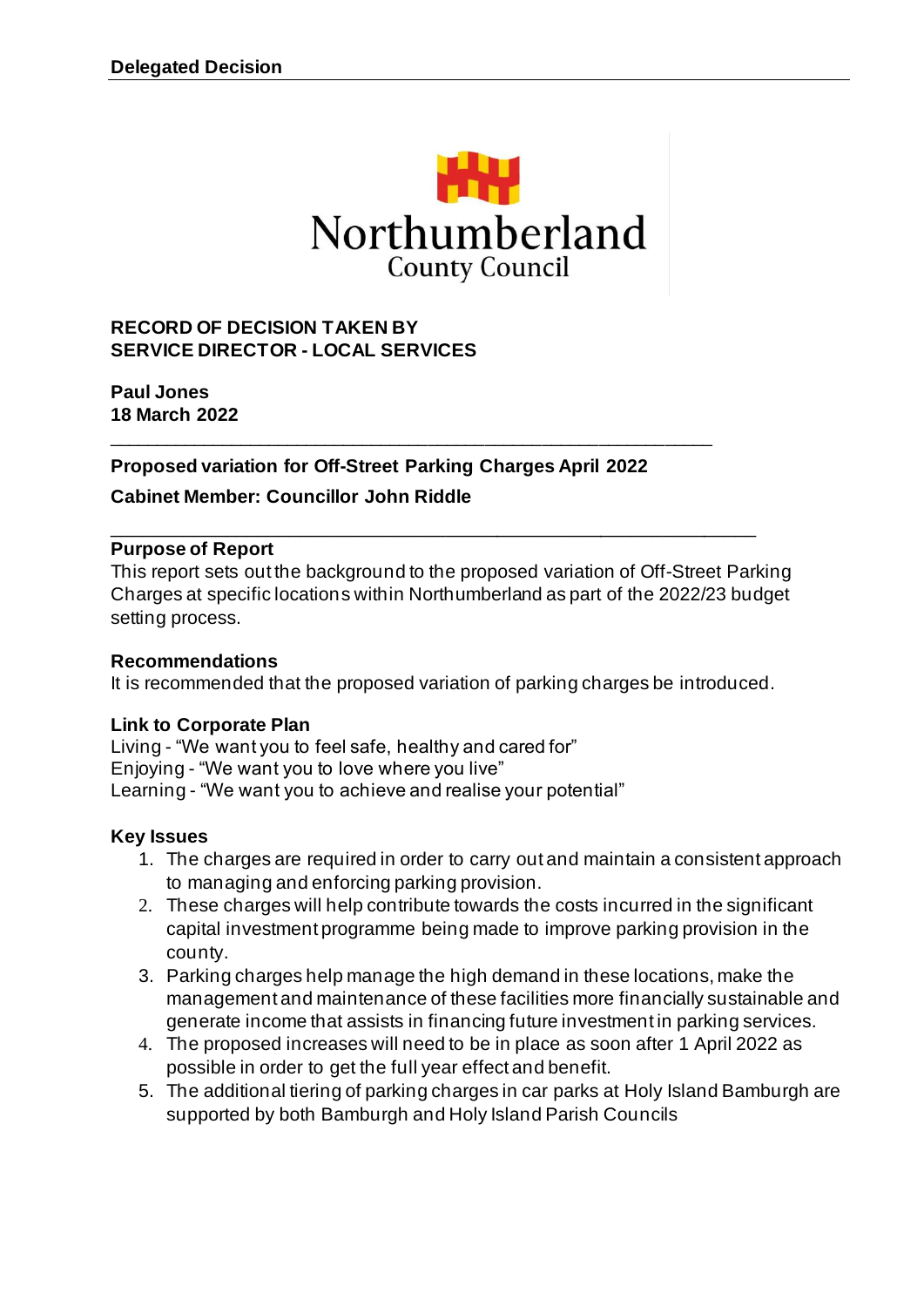### **Background**

The increase in charges within the existing tariff structure for on- street and off-street parking has been considered as part of the Councils 2022/23 budget setting process. These Off-Street charges will only apply to the following car parks:

- Links Road, Bamburgh
- Beadnell and Beadnell Overflow, Beadnell
- Craster Quarry, Craster
- Chare Ends, Holy Island
- Green Lane, Holy Island
- Newton Steads, Newton By The Sea
- Low Newton, Newton By The Sea
- Station Yard and Station Yard Overflow, Seahouses
- Druridge Bay Country Park car parks, Morpeth
- Bolam Lake Country Park car parks, Bolam
- Plessey Woods Country Park car parks, Bedlington

It is anticipated that the increase in revenue will contribute to the maintenance and improvements of the parking facilities and provision throughout Northumberland, providing benefit to both local residents and visitors alike.

Implementation of these proposals includes the following preparation work to be completed prior to implementation which is expected to be no later than 25 April 2022;-

- Preparation and advertising of the legal order change Notice of Variation of Charges
- Car park signage updates
- Tariff updates to Pay by Phone and ticket machine software
- Website information updates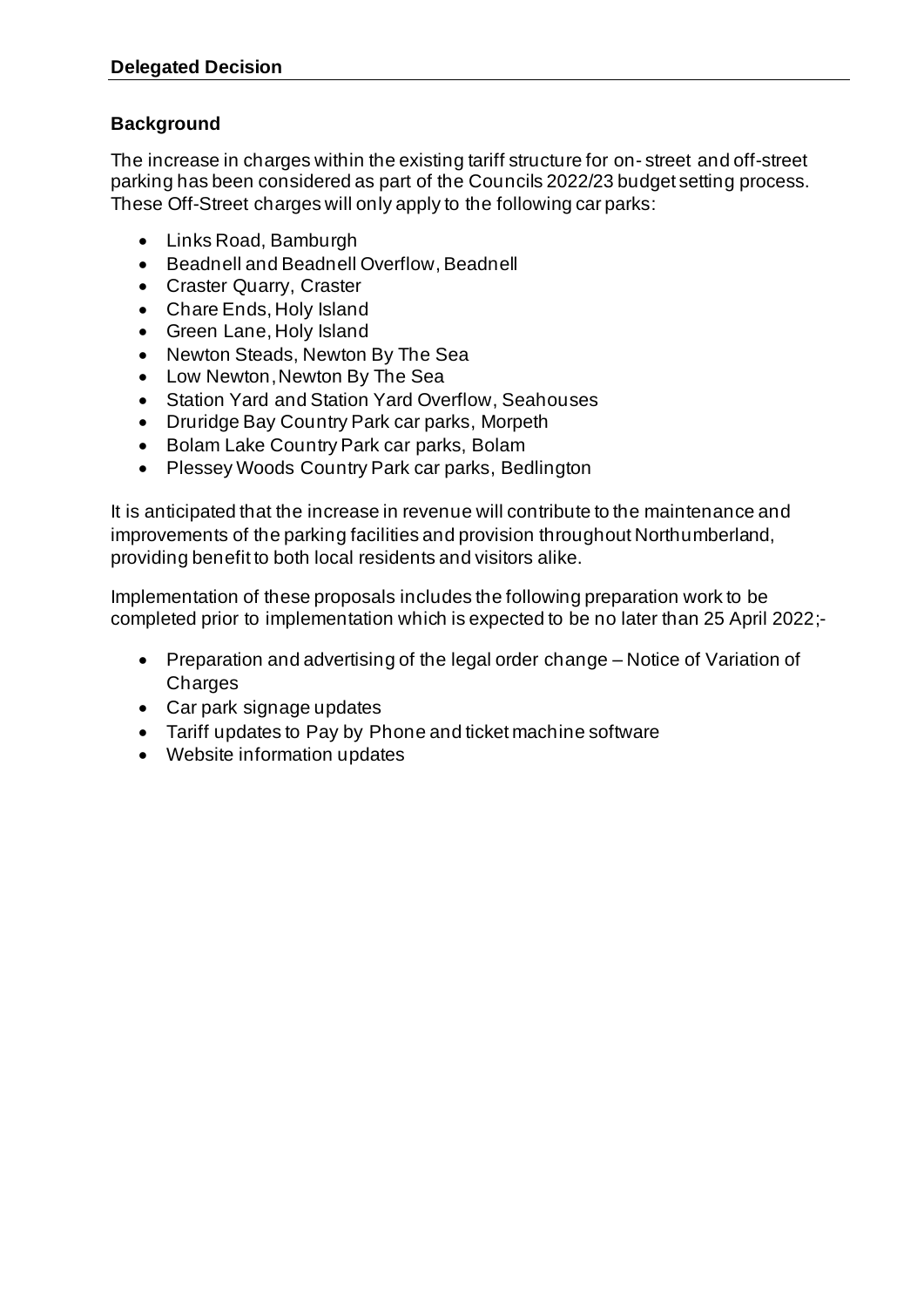Full details of the existing charge and the proposed changes are detailed in Appendix A.

Notification of these changes will be advertised as part of the legal process laid down in the Road Traffic Regulation Act 1984 – Notice of Variation.

NCC Parking Services have liaised directly with the parish councils at Bamburgh and Holy Island and they are both in support of the additional tiering of parking charges that is proposed.

Local County Councillors and town and parish councils in who's areas the car parks are located will also be notified by letter of the changes and they, along with the general public and any other interested parties, will be able to provide feedback on the changes in response to the legal notices, which will be considered prior the final decision being taken on the new charges.

Northumbria Police, other emergency services and relevant statutory consultees will be notified of this new Notice of Variation.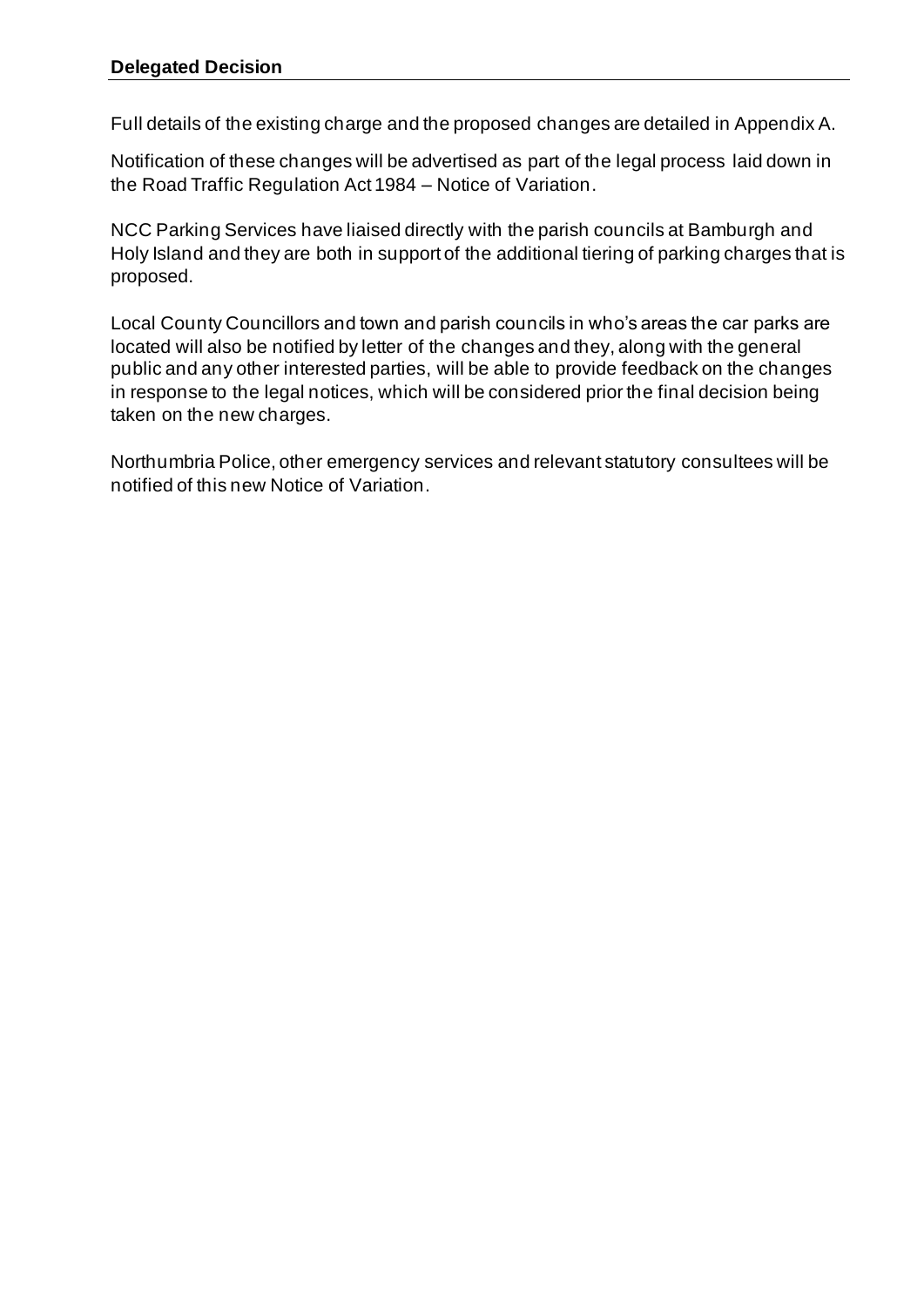# **Implications Arising out of the Report**

| <b>Policy</b>                                                                                        | Consistent with existing policies                                                                                                                                                                                                                       |  |  |
|------------------------------------------------------------------------------------------------------|---------------------------------------------------------------------------------------------------------------------------------------------------------------------------------------------------------------------------------------------------------|--|--|
| <b>Finance and</b><br>value for<br>money                                                             | Advertising costs for the legal order will be financed from LTP<br>2021/22. All costs associated with ticket machine software<br>upgrades, car parks signage, etc will be covered by Parking<br>Services and Countryside Country Parks revenue budgets. |  |  |
| Legal                                                                                                | Notice of Variation (TRO_019_17)                                                                                                                                                                                                                        |  |  |
| <b>Procurement</b>                                                                                   | Amendment to ticket machines tariff software, Pay By Phone<br>tariffs and car park signage                                                                                                                                                              |  |  |
| Human<br><b>Resources</b>                                                                            | None                                                                                                                                                                                                                                                    |  |  |
| <b>Property</b>                                                                                      | None                                                                                                                                                                                                                                                    |  |  |
| <b>Equalities</b><br>(Impact<br>Assessment<br>attached)<br>Yes $\Box$<br>No $\Box$<br>N/A<br>$\perp$ | EIA completed 'EIA Jan 2022 - LS02 Increase In Car Parking<br>Income'                                                                                                                                                                                   |  |  |
| <b>Risk</b><br><b>Assessment</b>                                                                     | None                                                                                                                                                                                                                                                    |  |  |
| Crime &<br><b>Disorder</b>                                                                           | Regulations in place to carry out enforcement.                                                                                                                                                                                                          |  |  |
| <b>Customer</b><br><b>Consideration</b>                                                              | Increase in revenue will lead to improved parking facilities.<br>Interested parties can provide feedback on the proposed charges<br>in response to the legal notices, which will be considered prior to<br>the charges being finalised.                 |  |  |
| <b>Carbon</b><br>reduction                                                                           | None identified                                                                                                                                                                                                                                         |  |  |
| <b>Wards</b>                                                                                         | Countywide                                                                                                                                                                                                                                              |  |  |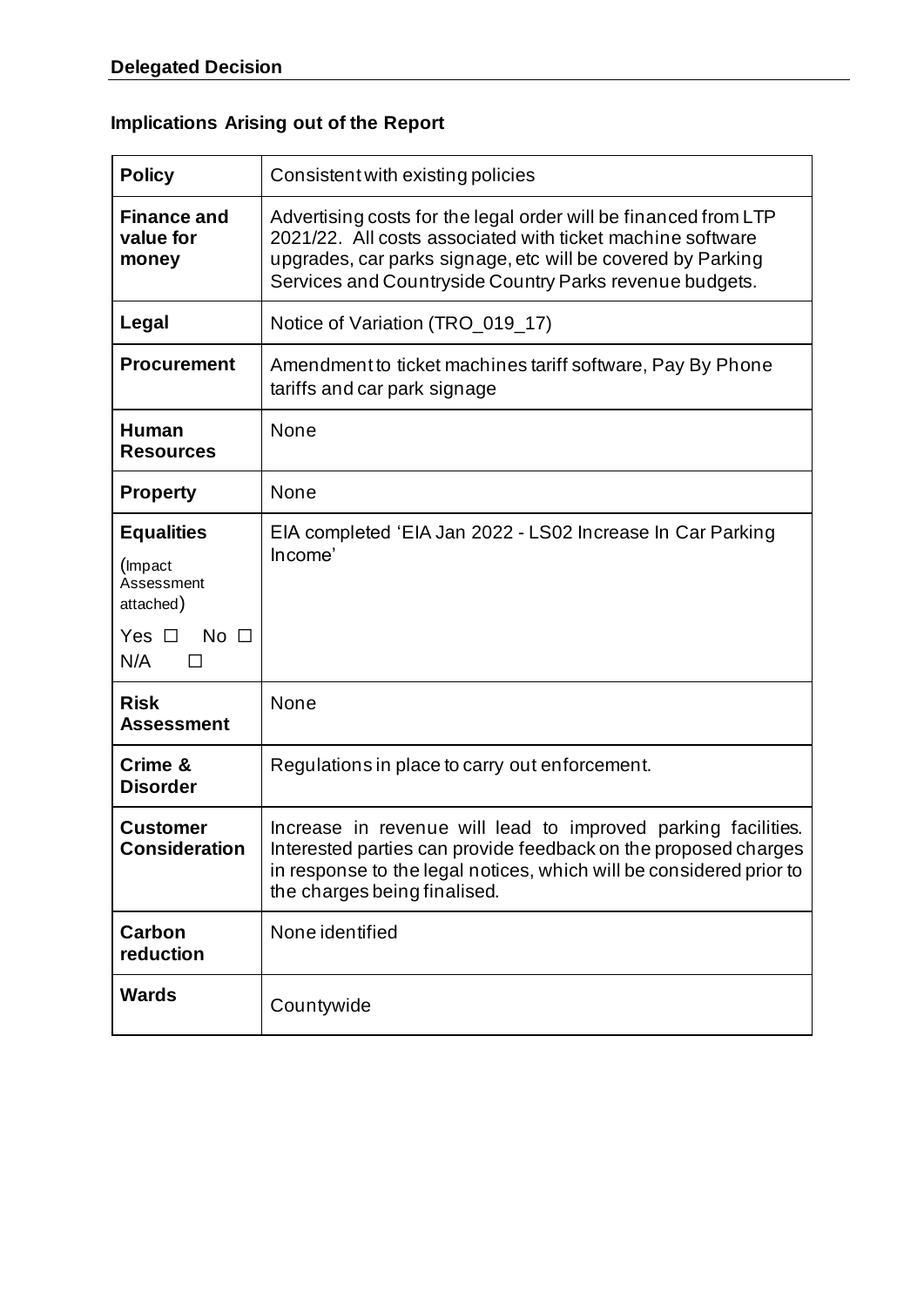### **Background papers:**

File reference - S:\Highways\PROJECT\21\HE Minor Improvements\HE213537D -TROs\HE213537D-63 Variation for Off-Street Parking Charges 2022

\_\_\_\_\_\_\_\_\_\_\_\_\_\_\_\_\_\_\_\_\_\_\_\_\_\_\_\_\_\_\_\_\_\_\_\_\_\_\_\_\_\_\_\_\_\_\_\_\_\_\_\_\_\_\_\_\_\_\_\_\_\_\_\_\_\_\_

Appendix A – Proposed New Parking Variation of Charges.

**Author and Contact Details**

Report Author **Terry Luck - Programme Officer terry.luck@northumberland.gov.uk**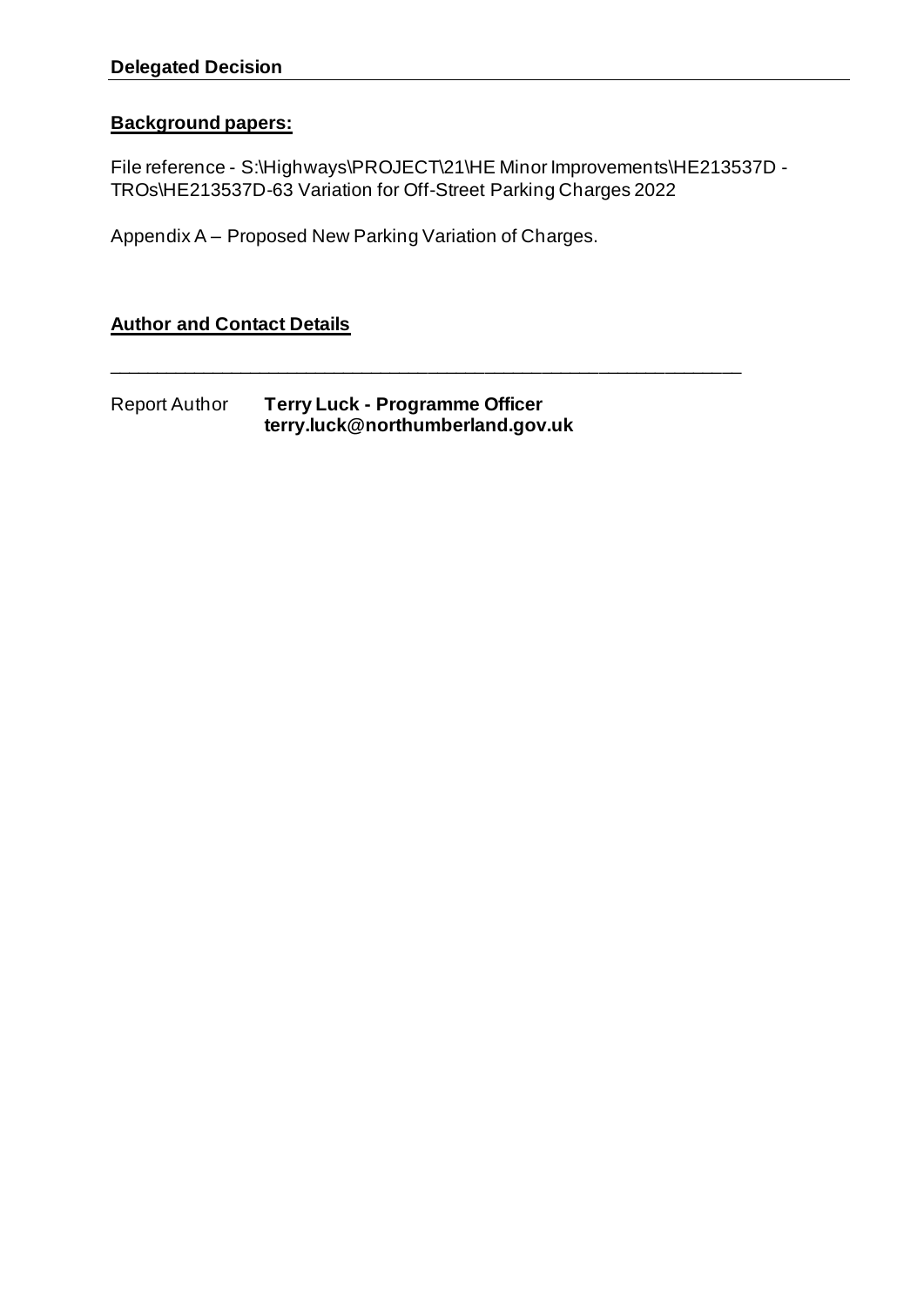| <b>DECISION TAKEN</b>  |                                                                                                                                                                                                                                                                                                                |  |
|------------------------|----------------------------------------------------------------------------------------------------------------------------------------------------------------------------------------------------------------------------------------------------------------------------------------------------------------|--|
| Title of Officer:      | <b>Service Director, Local Services</b>                                                                                                                                                                                                                                                                        |  |
| Subject:               | Proposed implementation of new Variation of Off-<br>Street and On-Street Parking Charges at specific<br>location in Northumberland.                                                                                                                                                                            |  |
| <b>Consultation:</b>   | Legal Notice of Variation will be advertised<br>countywide. Statutory Consultees including,<br>Northumbria Police and other emergency services<br>will be notified as part of this process, along with<br>those local County Councillors and Town and Parish<br>Councils where these changes are taking place. |  |
| <b>Decision Taken:</b> | Introduction of new Variation of Off-Street Parking<br>Charges at specific locations in Northumberland as<br>detailed.                                                                                                                                                                                         |  |

Signature of Director

**Date**

18th March 2022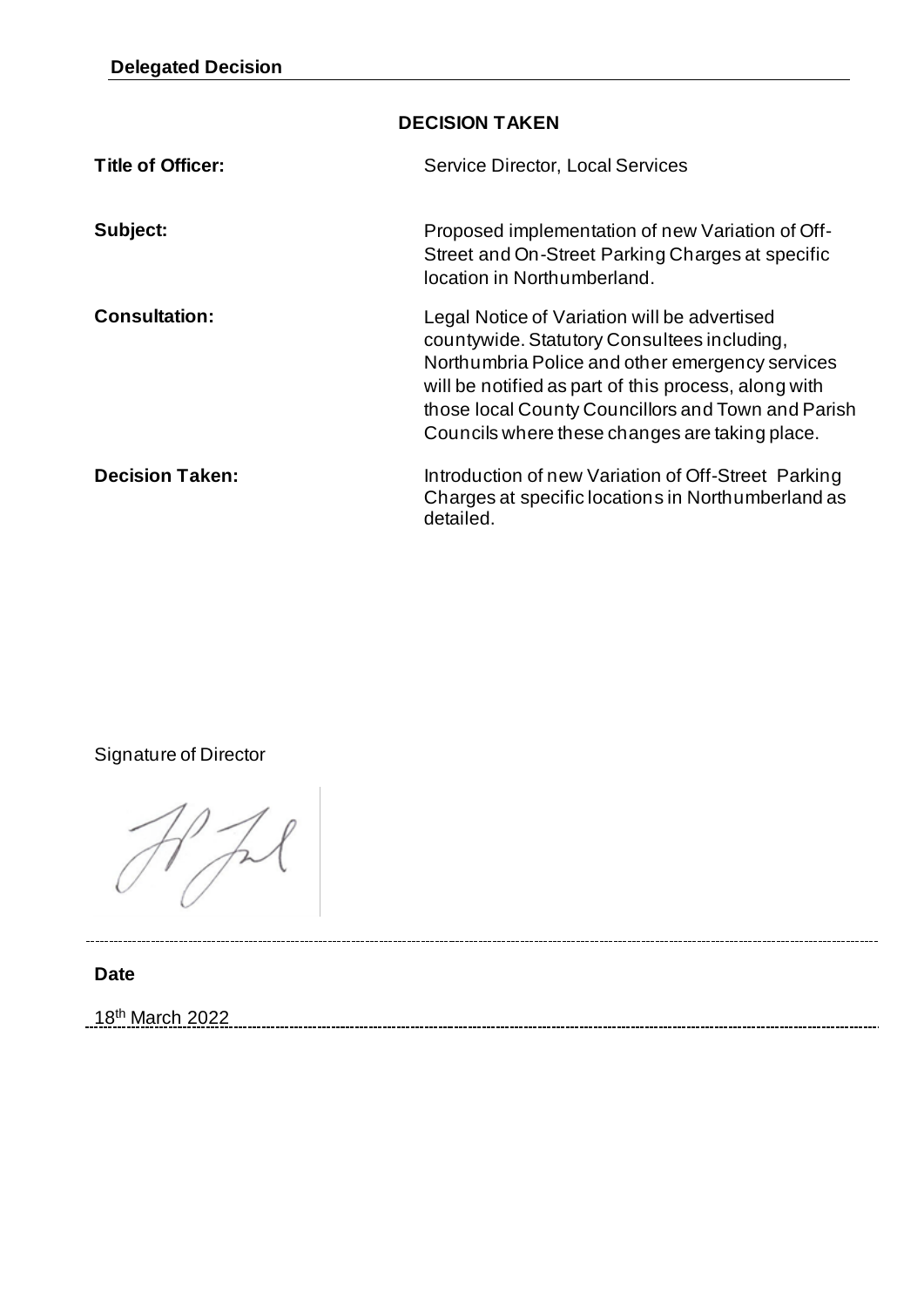# **Appendix A – Proposed New Parking Variation of Charges for Off-Street Car Park**

| <b>Car Park/Location</b>          | <b>Tariff</b>     | 21/22<br>existing | <b>Existing</b><br><b>TF Code</b> | 22/23<br>increase | <b>New</b><br><b>TF</b><br>Code |
|-----------------------------------|-------------------|-------------------|-----------------------------------|-------------------|---------------------------------|
| Chare Ends CP, Holy Island        | 3 Hours           | 4.50              | TF <sub>6</sub>                   | 5.00              | <b>TF16</b>                     |
|                                   | 4 Hours           | N/A               |                                   | 6.00              |                                 |
|                                   | 5 Hours           | N/A               |                                   | 7.00              |                                 |
|                                   | All Day           | 7.00              |                                   | 8.00              |                                 |
| Green Lane CP, Holy Island        | Coaches - 4 Hours | 7.00              | TF8                               | 7.50              | TF8                             |
|                                   | Coaches - All Day | 10.00             |                                   | 11.00             |                                 |
| Station Yard CP, Seahouses        | 1 hour            | Free              | TF5                               | Free              | TF <sub>5</sub>                 |
|                                   | 2 hours           | 3.00              |                                   | 3.50              |                                 |
|                                   | 3 hours           | 4.50              |                                   | 5.00              |                                 |
|                                   | All Day           | 7.00              |                                   | 8.00              |                                 |
|                                   | Coaches - 4 hours | 7.00              |                                   | 7.50              |                                 |
|                                   | Coaches - All Day | 10.00             |                                   | 11.00             |                                 |
| Links Road CP, Bamburgh           | 3 Hours           | 4.50              | N/A                               | 5.00              | <b>TF13</b>                     |
|                                   | 4 hours           | N/A               |                                   | 6.00              |                                 |
|                                   | 5 hours           | N/A               |                                   | 7.00              |                                 |
|                                   | All Day           | 7.00              |                                   | 8.00              |                                 |
|                                   | Coaches - 4 Hours | 7.00              |                                   | 7.50              |                                 |
|                                   | Coaches - All Day | 10.00             |                                   | 11.00             |                                 |
| <b>Beadnell CP</b>                | 1 Hour            | Free              | N/A                               | Free              | <b>TF12</b>                     |
| <b>Beadnell Overflow CP</b>       | 3 Hours           | 4.50              |                                   | 5.00              |                                 |
|                                   | All Day           | 6.00              |                                   | 7.00              |                                 |
| Craster Quarry CP                 | 1 hour            | 1.50              | TF4                               | 1.80              | TF4                             |
|                                   | 2 hours           | 3.00              |                                   | 3.50              |                                 |
|                                   | 3 hours           | 4.50              |                                   | 5.00              |                                 |
|                                   | All day           | 6.00              |                                   | 7.00              |                                 |
| Low Newton CP                     | 1 hour            | 1.50              | TF4                               | 1.80              | TF4                             |
|                                   | 2 hours           | 3.00              |                                   | 3.50              |                                 |
|                                   | 3 hours           | 4.50              |                                   | 5.00              |                                 |
|                                   | All day           | 6.00              |                                   | 7.00              |                                 |
| Newton Steads CP                  | 1 hour            | 1.50              | TF4                               | 1.80              | TF4                             |
|                                   | 2 hours           | 3.00              |                                   | 3.50              |                                 |
|                                   | 3 hours           | 4.50              |                                   | 5.00              |                                 |
|                                   | All day           | 6.00              |                                   | 7.00              |                                 |
| <b>Druridge Bay Country Park:</b> | Up to 1 hour      | Free              | <b>TF10</b>                       | Free              | <b>TF10</b>                     |
| Main Car Park                     | Up to 2 hours     | 1.60              |                                   | 2.00              |                                 |
| View point car park               | All Day           | 3.00              |                                   | 4.00              |                                 |
| East Chevington car park          | Minibus           | 6.00              |                                   | 7.00              |                                 |